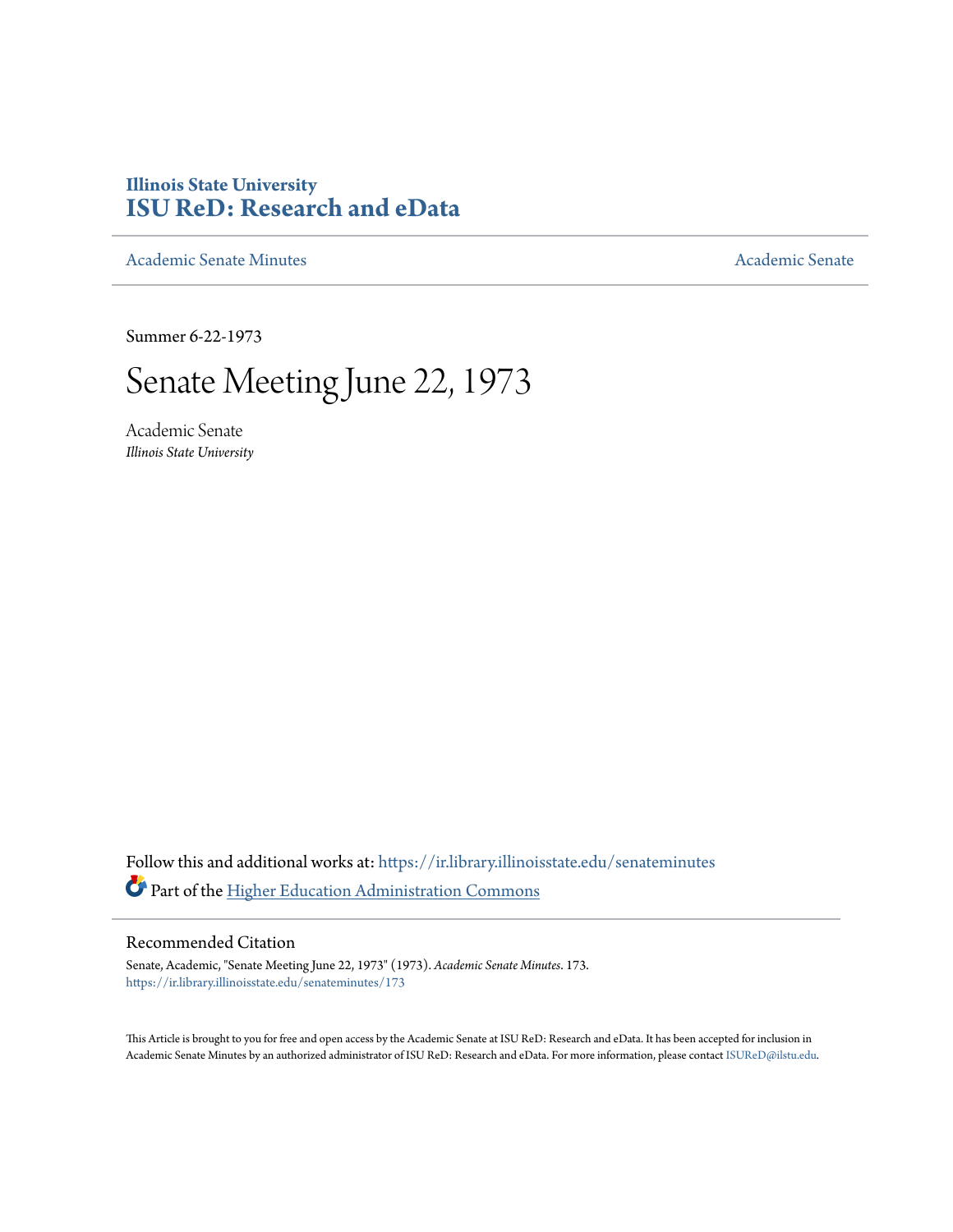## EXECUTIVE COMMITTEE

Meeting No. 20 June 22, 1973 Stevenson 141 1:00 to 2:30 p. m.

Members Present: Mr. Tarrant, Mr. Sutherland, Mr. Merker, Mr. McConnell, Mr. Hicklin, Mr. Edwards Visitors: Dean Rives, Dean Belshe and Dean Helgeson (for Dean Budig) Ms. Webb

The Chairman called the meeting to order.

Mr. Tarrant discussed the report of the Administrative Affairs Committee on procedures for the Presidential Selection Committee. A discussion of the report began. Mr. McConnell proposed that the Executive Committee pass a resolution in favor of an equal student faculty ratio on the Presidential Selection Committee. He assured the Committee that his resolution was not meant to be a slap in the face of the Administrative Affairs Committee but was instead a concept which fits in well with the developments of the past few years. Mr. Tarrant reported that it was a compromise to get four students on the committee; some people had wanted no student representation at all. A motion (Mr. McConnell, Mr. Merker) to accept Mr. McConnell's resolution carried, with Mr. Tarrant abstaining. Mr. Hicklin was not present for the vote.

The agenda items for the June 27, 1973 Senate meeting were discussed.

Student appointments to the University Forum Committee were discussed. A motion (Mr. McConnell, Mr. Merker) to accept the appointments and put them on the agenda as an action item passed.

A memo from Mr. Tarrant re evaluation of administrators was referred to the Administrative Mfairs Committee with a copy to the Faculty Status Committee on the motion of the Committee (Mr. Sutherland, Mr. Merker).

Mr. Godfrey's memo responding to the Senate inquiry was noted and will be distributed to the Senate.

A memo from Mr. Tarrant indicating his willingness to serve on a committee to help overcome architectural barriers to the handicapped. The Chairman asked that any others willing to serve on the committee contact the Senate Office.

The Faculty Affairs Committee memo on Human Resources Management was noted. Their recommendation that a task force be instituted to study the area was put on the agenda for discussion and action.

Remarks by the Student Association President will be added to the agenda.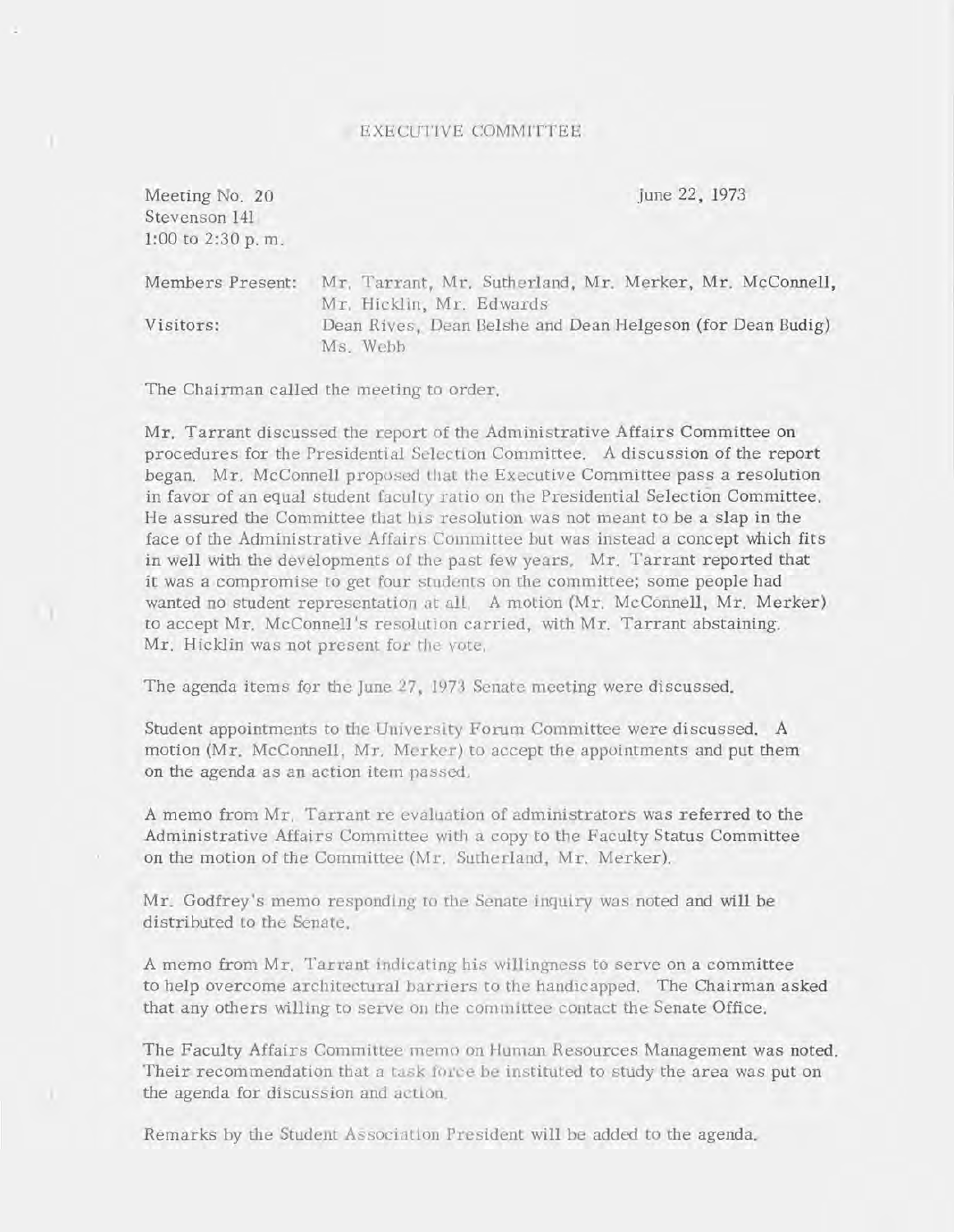To: Charles Edwards, Chairman, Academic Senate

From: Margaret Eckhardt, President, Civil Service Staff Council

Mr. Chairman and Members of the Academic Senate:

As President of the Civil Service Staff Council, representing 1200 employees, I welcome the opportunity to appear at this meeting of the Academic Senate. It is with gratitude that we note your acknowledgment of the fact that civil service personnel have significant contact with the Presidency, thus warranting our inclusion on the Presidential Selection Committee. However, we take exception to the fact that you consider us unqualified in higher education, and thus plan to allow only one civil service representative on this committee, which is so important to the future of the University. This, in spite of the fact that there are nearly equal numbers of faculty and staff. We are here to seek more equal representation on the Presidential Selection Committee.

You are undoubtedly aware that this University is far more than faculty and students. It is big business, and it is time for all segments of the University to realize this fact. No one group can function effectively without the full cooperation of the others. Just as you are qualified to teach, advise on curricula and other academic functions, so are civil service personnel qualified to perform the functions dealing with statutory requirements and the innumerable fiscal responsibilities connected with the operation of a big business. We should not be considered second-clasmembers of the University community because we have chosen to serve in this matter.

There seems to be a wide-spread misconception as to who or what Civil Service represents. While many of our civil service employees hold bachelor and masters degrees, they have chosen, instead of teaching, to serve the University community in other capacities. Their functions are as essential to the total University picture as are those of the faculty, for without the physical facilities, the supplies, the services, there would be no school, no place for students, no need for curricula, and thus no need for a faculty. A physical plant, consisting of dozens of buildings and valued at over \$100~000~000.00 and containing millions of dollars of equipment, must be maintained, and hundreds of services performed daily in order to make it possible for students and faculty to function. This is no small assignment and is being capably handled by civil service personnel.

For your information, all employees of the University who are not faculty or administrators are civil service employees. These include such personnel as John Sealock, director of budgets; Robert Kirk, director of physical plant; Harold Burns, comptroller; Bob Ward, director of architectural engineering; Stan Sleevar, director of food services; and John Newbold, director of public safety. It also includes all accountants, secretaries, cashiers, programmers, administrative assistants, evaluators, clerical workers and nurses, as well as the janitors, janitresses and cooks. Of the 1200 civil service employees currently on the staff, over 400 or *lj3* hold or are working toward degrees. Of this number, 167 hold a bachelor or masters degree, and 217 are taking courses toward their bachelor degree. Many othershave taken courses beyond high school. Of those whose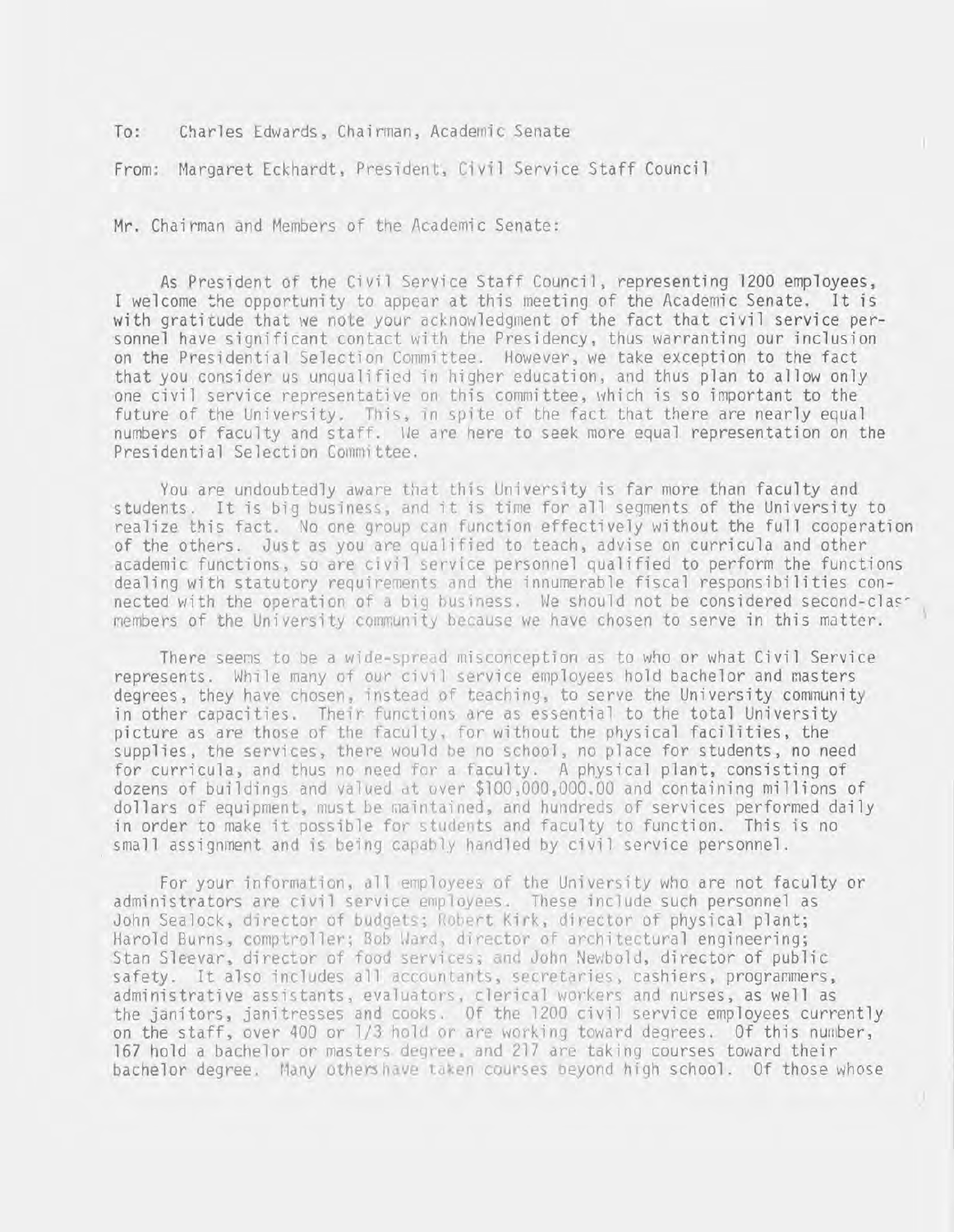degrees qualify them for teaching, they have chosen to serve the faculty and student in varying other capacities as mentioned above. Does this make them any the less qualified to participate in deliberations concerning the University community? I submit that it does not, nor does it lessen their interest in the happenings and deliberations that concern faculty, students and staff.

> Whi1e we realize that there is no specific provision in the Board of Regents Governance policy, nor in the University constitution, for Civil Service participation, we appreciate your token offer of representation on the Presidential Selection Committee. In addition, we feel that Civil Service should be given a specific mention in the Governance policies and the University constitution at this time, when the policies are being reviewed, with representation in proportion to its number of employees to faculty, in all deliberations concerning the University community as a whole.

In view of the facts as here presented, and other intangibles, we respectfully request your reconsideration of the membership of the Presidential Selection Committee.

Thank you for the privilege of the floor.